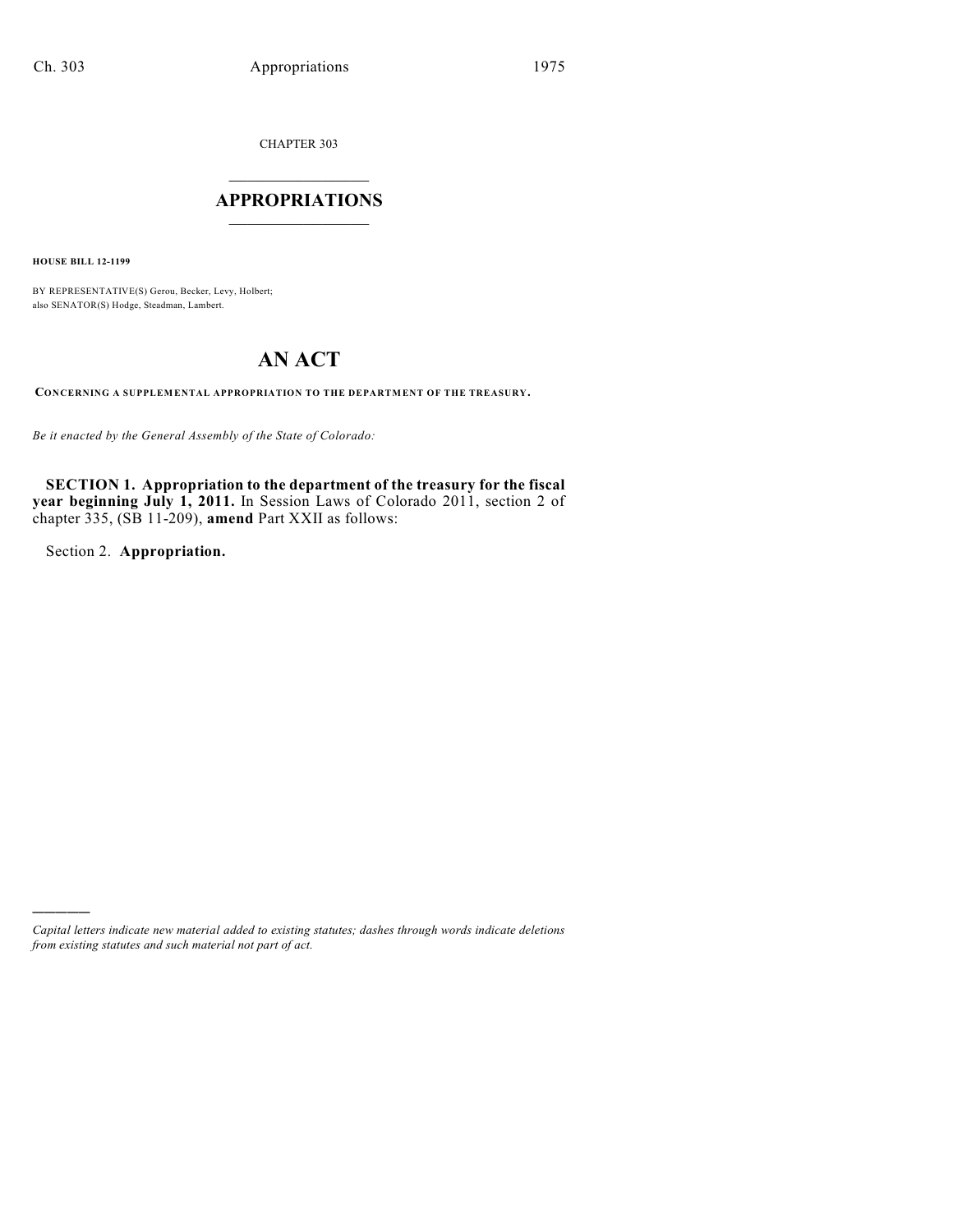## Ch. 303 Appropriations 1976

|   |                           |       | APPROPRIATION FROM      |  |                               |  |                             |                                |  |                          |
|---|---------------------------|-------|-------------------------|--|-------------------------------|--|-----------------------------|--------------------------------|--|--------------------------|
|   | ITEM &<br><b>SUBTOTAL</b> | TOTAL | GENER AL<br><b>FUND</b> |  | <b>GENERAL</b><br><b>FUND</b> |  | <b>CASH</b><br><b>FUNDS</b> | REAPPROPRIATED<br><b>FUNDS</b> |  | FEDERAL.<br><b>FUNDS</b> |
|   |                           |       |                         |  | <b>EXEMPT</b>                 |  |                             |                                |  |                          |
| S |                           |       |                         |  |                               |  |                             |                                |  |                          |

### **PART XXII DEPARTMENT OF THE TREASURY**

| (1) ADMINISTRATION               |              |         |                       |
|----------------------------------|--------------|---------|-----------------------|
| <b>Personal Services</b>         | 1,293,450    | 340,494 | 952,956 <sup>a</sup>  |
|                                  | $(16.0$ FTE) |         |                       |
| Health, Life, and Dental         | 190,203      | 91,600  | 98,603 <sup>b</sup>   |
| Short-term Disability            | 3,225        | 1,998   | 1,227 <sup>b</sup>    |
| S.B. 04-257 Amortization         |              |         |                       |
| <b>Equalization Disbursement</b> | 50,638       | 31,226  | 19.412 <sup>b</sup>   |
| S.B. 06-235 Supplemental         |              |         |                       |
| Amortization Equalization        |              |         |                       |
| Disbursement                     | 40,524       | 24,925  | 15.599 <sup>b</sup>   |
| Workers' Compensation            |              |         |                       |
| and Payment to Risk              |              |         |                       |
| Management and Property          |              |         |                       |
| Funds                            | 1,769        | 1,769   |                       |
| <b>Operating Expenses</b>        | 198,649      | 198,649 |                       |
| <b>Information Technology</b>    |              |         |                       |
| <b>Asset Maintenance</b>         | 12,568       | 6,284   | $6,284^{\rm b}$       |
| Legal Services for 575           |              |         |                       |
| hours                            | 43,534       | 21,767  | $21,767$ <sup>b</sup> |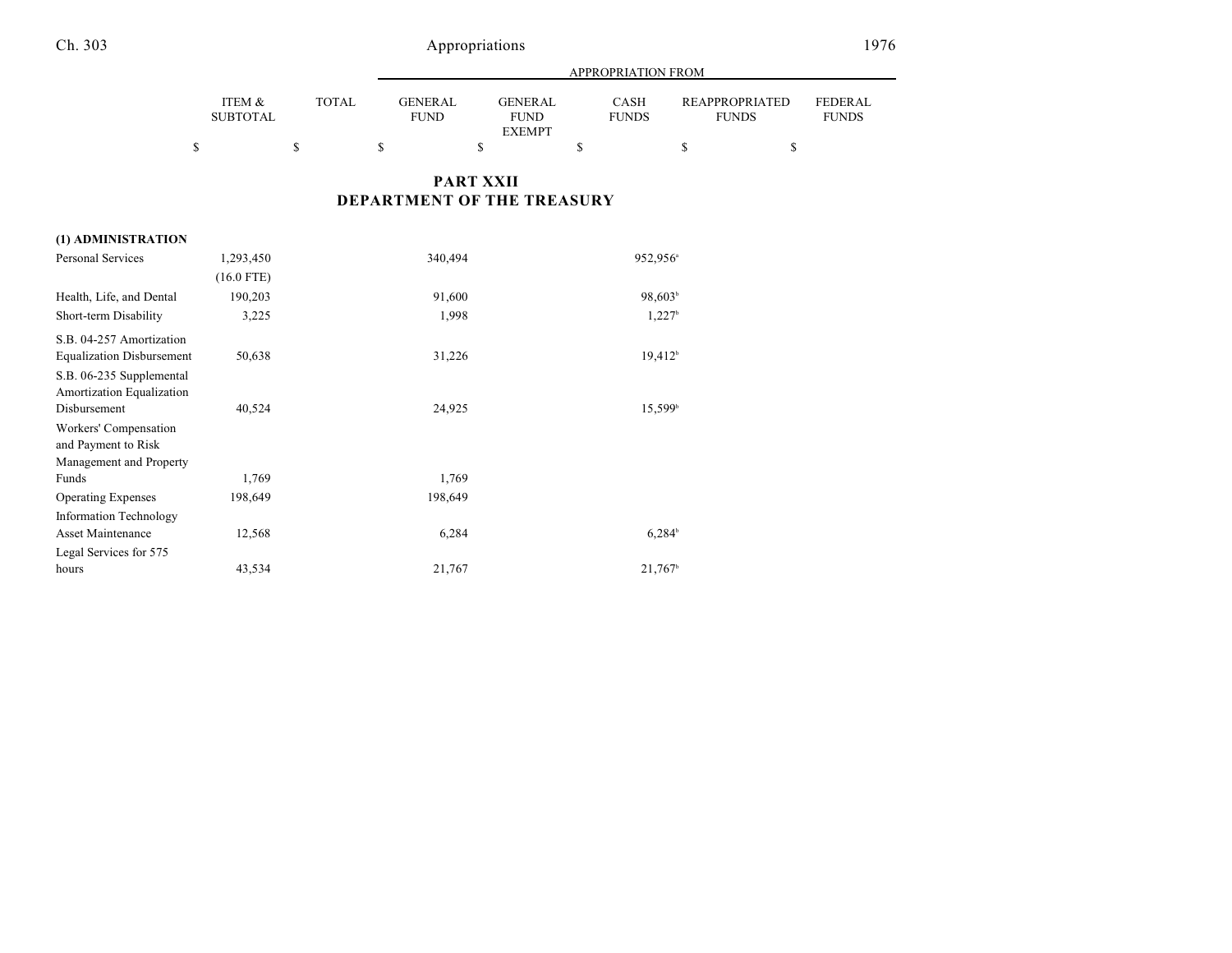| Purchase of Services from        |         |         |                 |
|----------------------------------|---------|---------|-----------------|
| Computer Center                  | 132,062 | 132,062 |                 |
| Capitol Complex Leased           |         |         |                 |
| Space                            | 55,297  | 55,297  |                 |
| <b>Charter School Facilities</b> |         |         |                 |
| <b>Financing Services</b>        | 5,000   |         | $5,000^{\circ}$ |
| Discretionary Fund               | 5,000   | 5,000   |                 |
|                                  |         |         |                 |

2,031,919

<sup>a</sup> Of this amount, \$887,488 shall be from cash management transaction fees in accordance with Section 24-36-120, C.R.S., and \$65,468 shall be from the principal balance of the Unclaimed Property Trust Fund pursuant to Section 38-13-116.5 (2), C.R.S.

<sup>b</sup> These amounts shall be from the principal balance of the Unclaimed Property Trust Fund pursuant to Section 38-13-116.5 (2), C.R.S.

<sup>e</sup> This amount shall be from the Charter School Financing Administrative Cash Fund in accordance with Section 22-30.5-406 (1) (c) (I), C.R.S. Moneys from the Charter School Financing Administrative Cash Fund are continuously appropriated and are included as information for purposes of complying with the limitation on state fiscal year spending imposed by Section 20 of Article X of the State Constitution.

#### **(2) UNCLAIMED PROPERTY PROGRAM**

| Personal Services                | 781,790 | 781,790 <sup>a</sup>   |
|----------------------------------|---------|------------------------|
|                                  |         | $(15.5$ FTE)           |
| <b>Operating Expenses</b>        | 121,869 | $121,869$ <sup>*</sup> |
|                                  | 123,369 | $123,369^{\circ}$      |
| Promotion and                    |         |                        |
| Correspondence                   | 200,000 | $200,000$ <sup>a</sup> |
| <b>Leased Space</b>              | 53,723  | 53,723 <sup>a</sup>    |
| <b>Contract Auditor Services</b> | 800,000 | 800,000 <sup>b</sup>   |
|                                  |         | 1.05500                |

1,957,382

Ch. 303 Appropriations 1977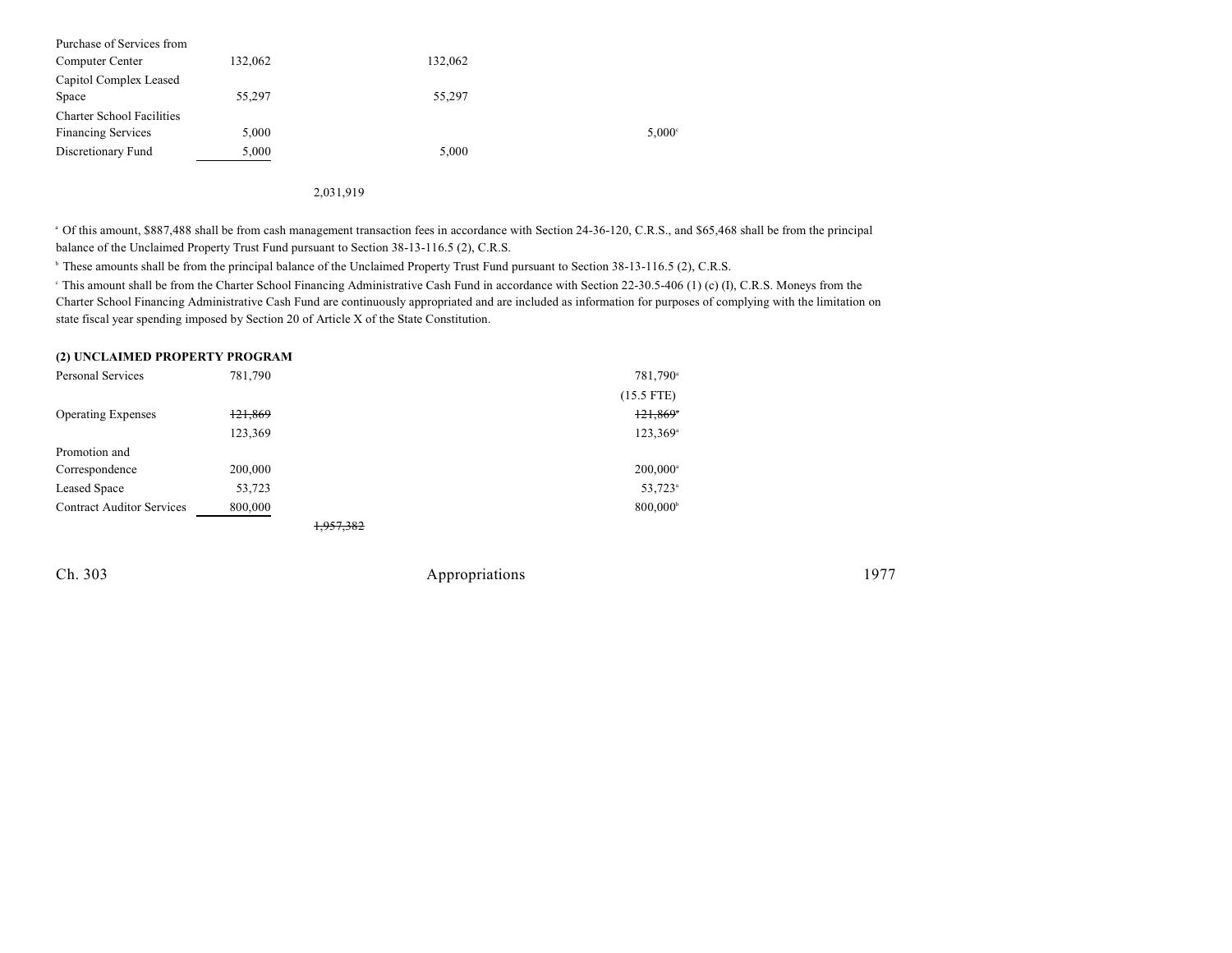### Ch. 303 Appropriations 1978

|   |                           |              |                               | APPROPRIATION FROM                      |                             |                                       |                                |  |  |
|---|---------------------------|--------------|-------------------------------|-----------------------------------------|-----------------------------|---------------------------------------|--------------------------------|--|--|
|   | ITEM &<br><b>SUBTOTAL</b> | <b>TOTAL</b> | <b>GENERAL</b><br><b>FUND</b> | GENERAL<br><b>FUND</b><br><b>EXEMPT</b> | <b>CASH</b><br><b>FUNDS</b> | <b>REAPPROPRIATED</b><br><b>FUNDS</b> | <b>FEDERAL</b><br><b>FUNDS</b> |  |  |
| Ŝ |                           | S            |                               | C                                       |                             | S                                     |                                |  |  |
|   |                           |              |                               |                                         |                             |                                       |                                |  |  |

1,958,882

<sup>a</sup> These amounts shall be from the principal balance of the Unclaimed Property Trust Fund pursuant to Section 38-13-116.5 (2), C.R.S.

<sup>b</sup> This amount shall be from revenues collected by contract auditors and is continuously appropriated pursuant to Section 38-13-116.5 (2) (b), C.R.S.

#### **(3) SPECIAL PURPOSE**

| Senior Citizen and           |             |             |                        |                         |                           |
|------------------------------|-------------|-------------|------------------------|-------------------------|---------------------------|
| Disabled Veteran Property    |             |             |                        |                         |                           |
| Tax Exemption                | 1,700,000   |             | 1,700,000 <sup>a</sup> |                         |                           |
| Fire and Police Pension      |             |             |                        |                         |                           |
| Association - Old Hire       |             |             |                        |                         |                           |
| Plans                        | 25,321,079  |             |                        | 25,321,079 <sup>b</sup> |                           |
| CoverColorado                | 41,000,000  |             |                        |                         | $41,000,000$ <sup>c</sup> |
| Highway Users Tax Fund -     |             |             |                        |                         |                           |
| <b>County Payments</b>       | 186,797,920 |             |                        |                         | 186,797,920 <sup>d</sup>  |
| Highway Users Tax Fund -     |             |             |                        |                         |                           |
| <b>Municipality Payments</b> | 127,662,293 |             |                        |                         | 127,662,293 <sup>d</sup>  |
|                              |             | 382,481,292 |                        |                         |                           |

<sup>a</sup> Pursuant to Article X, Section 3.5 (3), of the State Constitution, this amount is not subject to the limitation on General Fund appropriations set forth in Section 24-75-201.1, C.R.S., because enactment of this constitutional provision by the people of Colorado constitutes voter approval of a weakening of such limitation.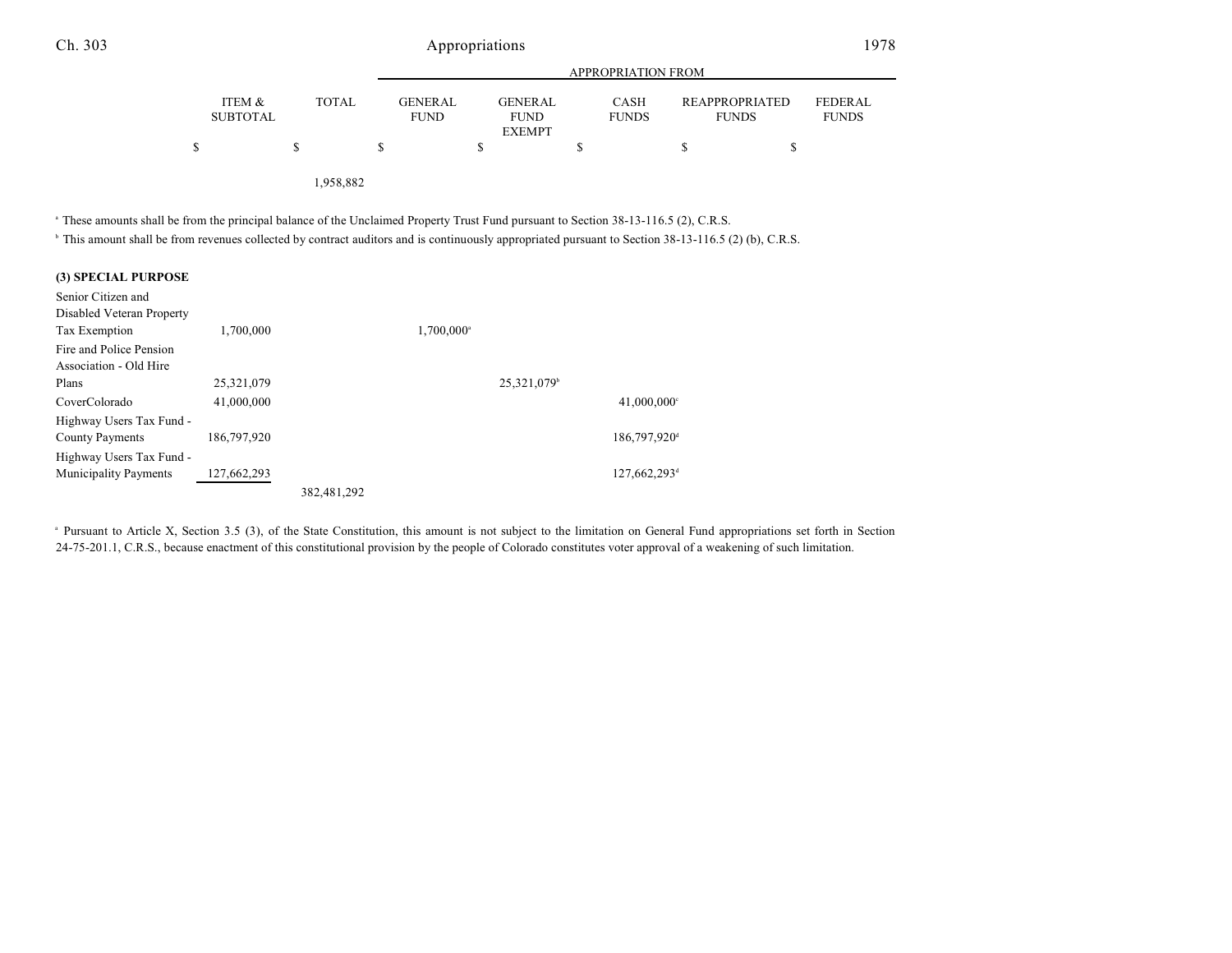<sup>b</sup> This amount shall be from the General Fund Exempt Account created in Section 24-77-103.6 (2), C.R.S. This amount represents transfers to the Fire and Police Pension Association for old hire pension plans. This amount is included as information for purposes of complying with the limitation on state fiscal year spending imposed by Section 20 of Article X of the State Constitution. This amount, transferred pursuant to Section 31-30.5-307 (2), C.R.S., shall not be deemed to be an appropriation subject to the limitations of Section 24-75-201.1, C.R.S.

<sup>e</sup> This amount represents estimated transmittals from the Unclaimed Property Trust Fund to CoverColorado pursuant to Section 38-13-116.5 (2.7), C.R.S. Pursuant to Section 38-13-116.5 (1) (b), C.R.S., moneys comprising the principal of the Unclaimed Property Trust Fund do not constitute fiscal year spending of the State for purposes of Section 20 of Article X of the State Constitution. In addition, pursuant to Section 24-77-102 (15) (b) (XII) and (16) (b) (II), C.R.S., CoverColorado is defined as a "special purpose authority" and thus is not considered part of the State for purposes of Section 20 of Article X of the State Constitution.

<sup>d</sup> These amounts represent estimated allocations of Highway Users Tax Fund revenues to counties and municipalities pursuant to Sections 43-4-205, 207, and 208, C.R.S. These estimates are included for informational purposes for the purpose of complying with the limitation on state fiscal year spending imposed by Section 20 of Article X of the State Constitution.

#### **TOTALS PART XXII**

|            | <del>\$386,470,593</del> | $$2,611,071^{\circ}$ $$25,321,079^{\circ}$ | <del>\$358,538,443</del> ° |
|------------|--------------------------|--------------------------------------------|----------------------------|
| (TREASURY) | \$386,472,093            |                                            | $$358.539.943^{\circ}$     |

<sup>a</sup> Of this amount, \$1,700,000 is not subject to the limitation on General Fund appropriations imposed by Section 24-75-201.1, C.R.S.

<sup>b</sup> This amount shall be from the General Fund Exempt Account created in Section 24-77-103.6 (2), C.R.S. This amount represents transfers to the Fire and Police Pension Association for old hire pension plans. This amount is included as information for purposes of complying with the limitation on state fiscal year spending imposed by Section 20 of Article X of the State Constitution. This amount, transferred pursuant to Section 31-30.5-307 (2), C.R.S., shall not be deemed to be an appropriation subject to the limitations of Section 24-75-201.1, C.R.S.

 Of this amount, \$314,460,213 represents allocations of Highway Users Tax Fund revenues to counties and municipalities pursuant to Sections 43-4-205, 207, and <sup>c</sup> 208, C.R.S.

Ch. 303 Appropriations 1979